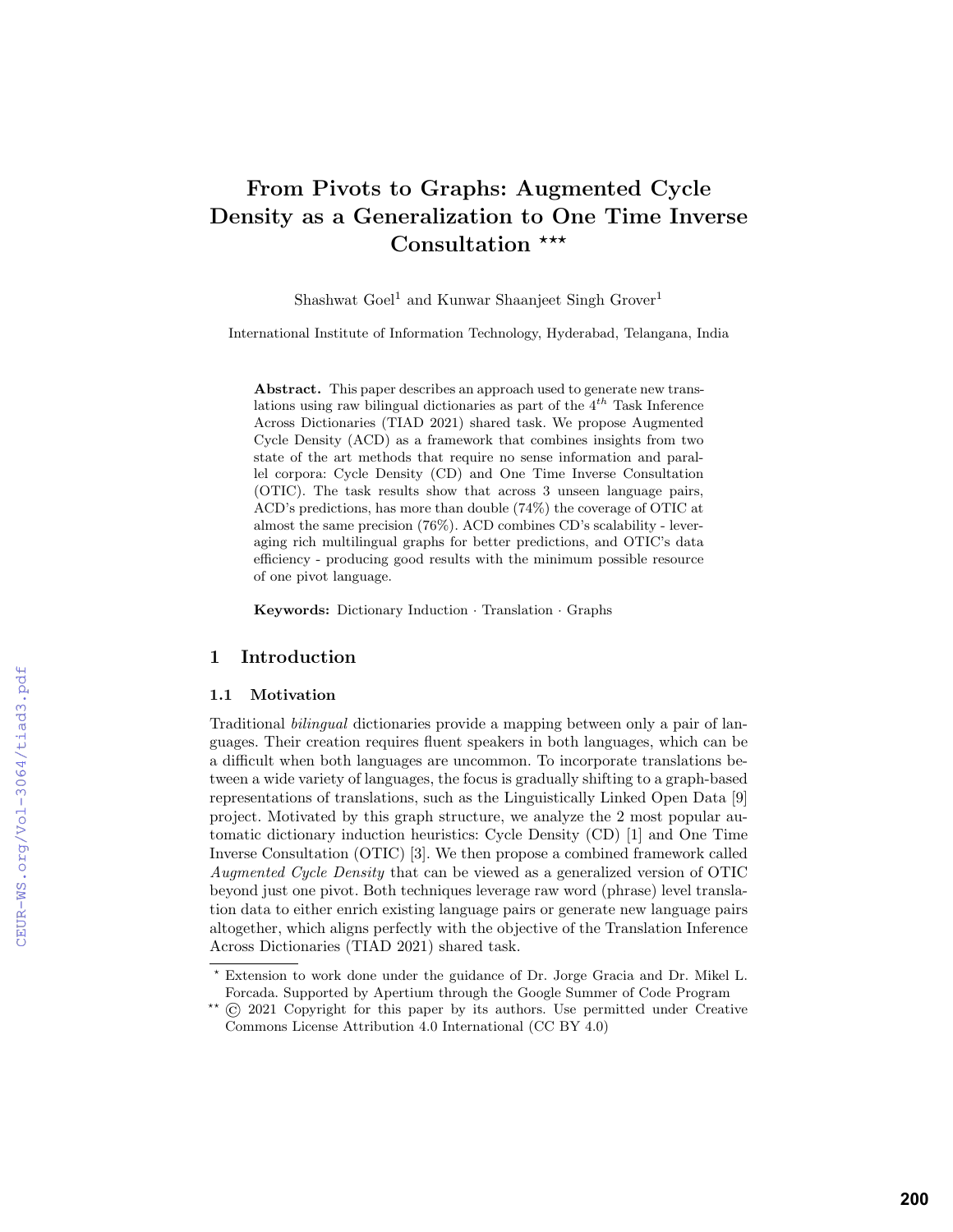#### 1.2 Why Graph Heuristics?

The Graph-based heuristics we study require only minimal existing language resources: dictionaries in their rawest form as pairs of words that form valid translations, without any sense information and parallel corpora. This makes them particularly suited to under-resourced languages. Infact, the ACD framework we propose can even produce good results with a single pivot language, reducing to OTIC in this setting. We emphasize some advantages of the graphheuristic methods we study (CD, OTIC, ACD) over the class of methods based on distributional semantics:

- The graph heuristic methods do not need large corpora, which can be hard to obtain for under-resourced languages. Further, they do not require complex augmentation procedures.
- Since antonyms often occur in similar contexts in sentences, they are incorrectly assigned high similarity by distributional semantics methods.
- Distributional semantics based methods ignore polysemy. They are known [4] to perform suboptimally when finding synonyms for polysemous words because they aggregate statistics across the different semantic senses [5]. On the other hand, the graph heuristics we study are explicitly polysemy-aware.

Besides these advantages in prediction quality, graph based techniques are typically much more computationally efficient. This allows much faster tuning of hyperparameters and input data to produce the best results. Currently, they are also much more interpretable as the exact selection criteria is deterministic.

## 1.3 Translation Graphs

Translations can be represented by an undirected graph  $G(V, E)$ , which we call a Translation Graph  $G_T$ . Each vertex  $v \in V$  represents a lexical entry, such as the tuple:  $\langle \text{rep}, \text{lang}, \text{pos} \rangle$  where rep is the written representation of its canonical form, lang is the language, and pos is the part of speech (POS). Additional information can be stored as well. An edge  $e(u, v) \in E$  indicates that the lexical entries  $u$  and  $v$  are connected through a translation relation, therefore sharing at least one lexical sense. This definition [2] is closely related to TransGraphs [6] in existing NLP literature and Semantic Maps in Cognitive Science.

One method to populate such a graph is by leveraging multiple bilingual dictionaries many of which are freely available online through projects like Apertium RDF [7]. We adopt the same to stay consistent with the TIAD'21 test set distribution.

## 1.4 System Summary

Our system utilizes the improved open-source implementation<sup>1</sup> of the cycle density algorithm [1] released by [2] as the ApertiumBidixGen tool. We retain the

<sup>1</sup> https://github.com/shash42/ApertiumBidixGen/tree/master/Tool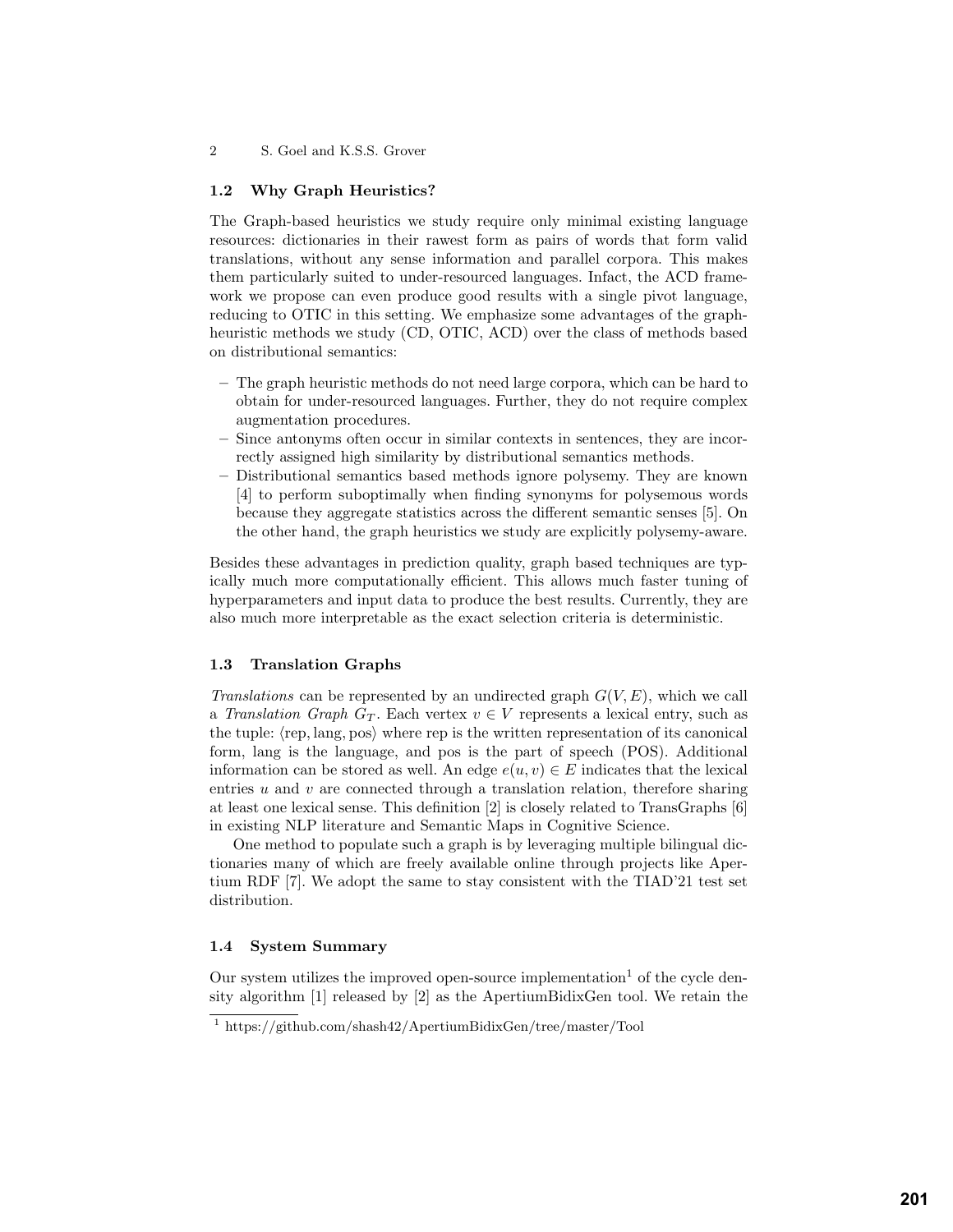

Fig. 1: Apertium RDF graph (figure taken from [8]), which covers 44 languages and 53 language pairs. The nodes represent monolingual lexicons and edges the translation sets among them. Darker nodes correspond to more interconnected languages.

performance, tuning and evaluation recommendations of [2]. We augment the cycle density algorithm with insights from OTIC, which leads to a system that can reduce to both OTIC and CD for specific hyperparameter choices. The augmentation has minimal impact on the efficiency of the system, producing entire new language pairs within 1 minute just like [2]. The OTIC algorithm has consistently performed the best in all past editions of TIAD, but our system manages to improve results considerably.

# 2 Method

## 2.1 One Time Inverse Consultation

Let  $(X, Y)$  represent a bilingual dictionary between two languages  $X, Y$ . The OTIC algorithm, uses a pivot language C to construct a dictionary  $(A, B)$  given that the dictionaries  $(A, C)$  and  $(C, B)$  are already available.

The algorithm produces all translation pairs  $a \in A$  and  $b \in B$  which satisfy one of the following 2 types:

- 1. **Type A:** The set of translations obtained by consulting  $(A, C)$  for the word a and the set of translations obtained by consulting  $(C, B)$  for the word b have at least two common translations.
- 2. **Type B**: On consulting a in dictionary  $(A, C)$  and then consulting the obtained translations in dictionary  $(C, B)$ , we get only one final translation b. The rationale is that this probably means the mapping did not involve any polysemous words since it leads to only one possibility in the target language.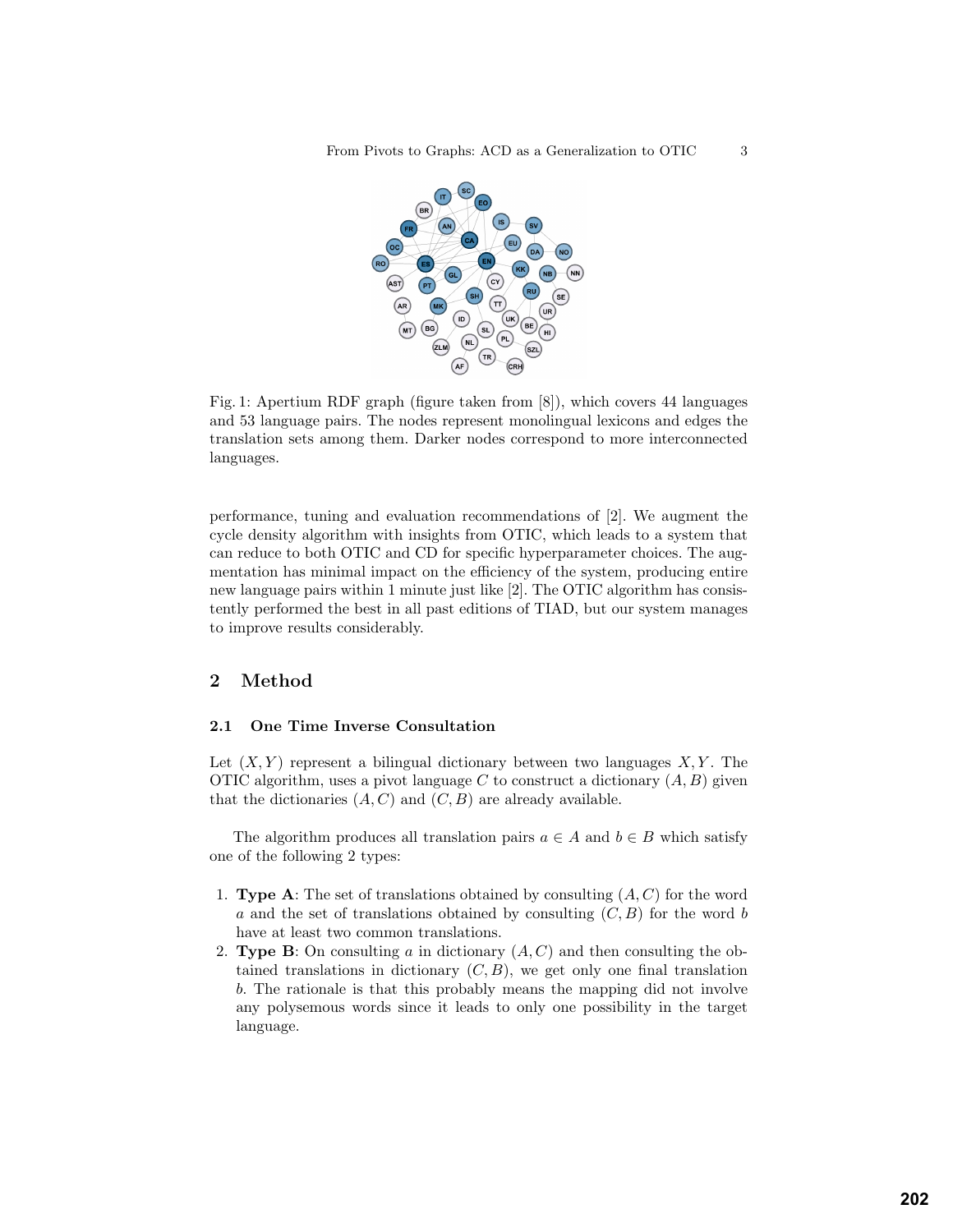#### 2.2 Cycle Density Algorithm

The CD algorithm, instead of using a single pivot language, uses the entire translation graph to obtain possible translations between the languages A and B. The algorithm is as follows:

- 1. Given the translation graph  $G_T$ , for each word  $a \in A$  compute all cycles containing a that satisfy some constraints for performance and accuracy optimization. Currently studied constraints include conditions on minimum and maximum length, upper bounds on shortest distance of each word from a in the cycle etc. Some non-polysemous POS like propernouns and numerals are translated transitively [2].
- 2. The confidence score of a translation from a to b not directly connected in  $G_T$  is the density of the densest cycle containing both a and b. The density of a cycle is defined as the density of the subgraph induced by the cycle. The density of a subgraph  $G'(V', E')$  is defined as the ratio of actual number of edges to the number of edges that would be found in a fully connected graph  $(clique)$ :  $\frac{2|E'|}{|V'|(|V'|-1)}$ .  $2|E'$
- 3. All translations with confidence score above a chosen threshold are selected in the final prediction set.

## 2.3 Augmentation to the original CD algorithm based on OTIC

Our modification to the CD algorithm involves augmenting it with Type B translations as defined in section 2.1. That is, in addition to the CD predictions, we take all translations  $(a \in A, b \in B)$  such that the word b is the only transitive mapping in language  $B$  for the word  $\alpha$  of language  $A$ .

For this augmentation we only take a single pivot language. Taking a graph with multiple languages acting as intermediates results in much fewer words in source language A having only one transitive correspondence in B.

With this augmentation, our final algorithm: Augmented Cycle Density is as follows:

- 1. Type-A: Run the CD algorithm and generate a list of possible translations and confidence scores in the range [0, 1] using the entire graph.
- 2. Type-B: Run the OTIC Type-B based augmentation separately which selects the word  $b \in B$  as a translation for  $a \in A$  if it is the only possible correspondence found transitively. We empirically find such translations to have high precision and thus add them to the list of possible translations with confidence 1.
- 3. Choose the final prediction set from the list of possibilities by setting an appropriate confidence threshold.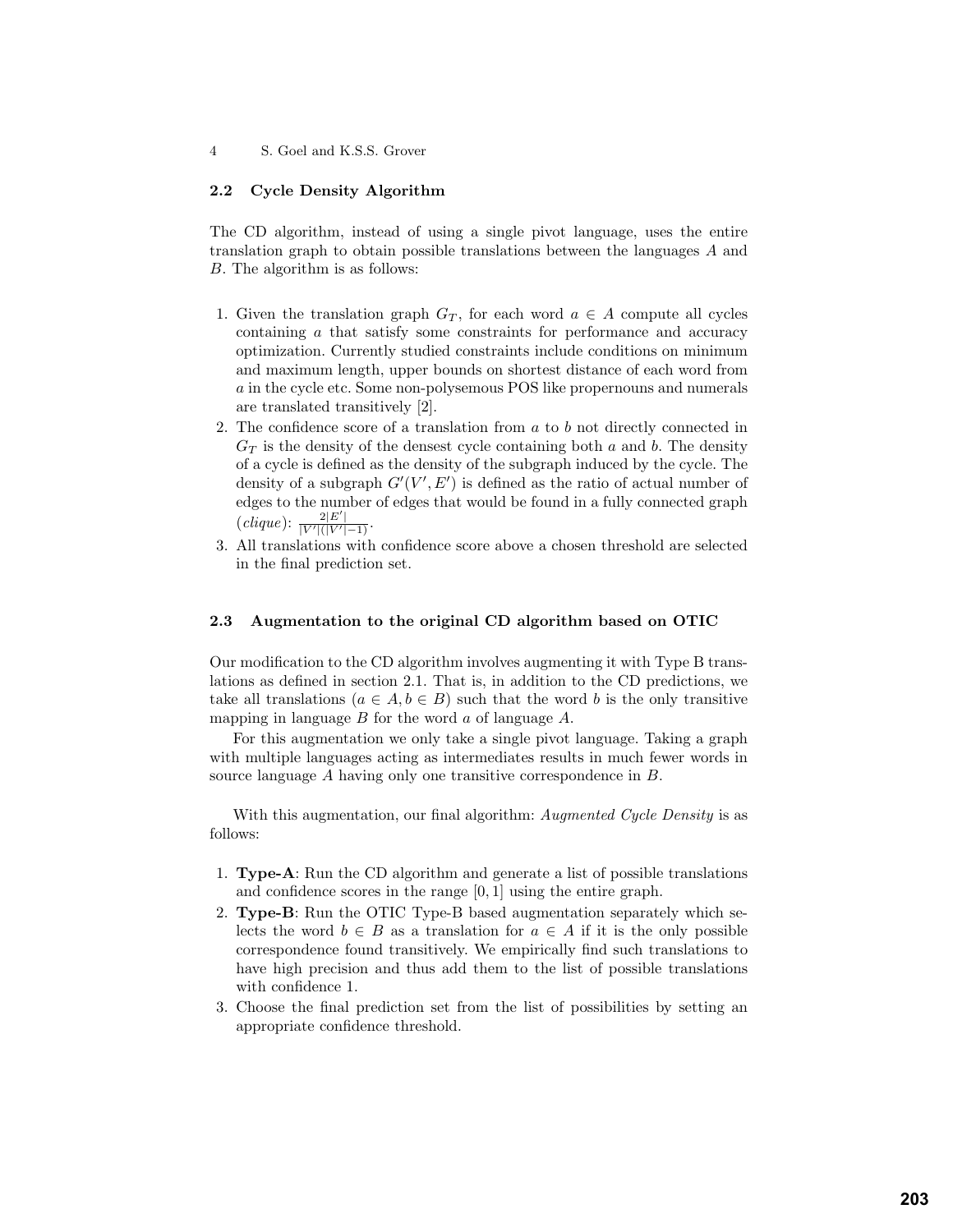## 2.4 ACD as a generalization to OTIC

Notice that the Type A translations in OTIC are essentially all pairs of words which have at least one cycle going through them. The CD algorithm is a generalization beyond one pivot, with the density threshold becoming important as with more pivots and longer intermediate paths, the chances of *spurious cycles* which contain *correlated polysemy* increases. Each additional edge increases the density and the chance that the cycle's induced subgraph should be a clique, and thus the words a valid translation pair.

The Augmented Cycle Density algorithm retains precisely the predictions of the OTIC algorithm if we choose only one pivot for the CD based generation and set the confidence threshold to non-zero. For every source word, the target either shares atleast one cycle (OTIC type A) or is the only correspondence through the pivot (OTIC type B), giving the exact same prediction set.

In general, any improvements made to the cycle density algorithm can be leveraged in the Augmented Cycle Density framework for better Type A translations. This helps scale the algorithm with the availability of more bilingual dictionaries, something which OTIC cannot benefit from as it uses only one pivot. On the other hand, OTIC produces good results with the minimum resource of one pivot and is extremely data efficient [2], unlike CD which depends on richer graphs to find sufficient cycles. This makes OTIC especially useful for language pairs which aren't well connected (as long as there is a common pivot). By reducing to them under specific hyperparameter choices and generally combining their predictions, the ACD framework provides the best of both worlds: the data efficiency of OTIC and scalability of CD.

#### 2.5 Choices Specific to TIAD 2021 Requirements

TIAD 2021 required pairwise generation of translations between English (en), French (fr) and Portuguese (pt). These language pairs are not available currently in Apertium RDF and resources pertaining to these pairs were not allowed in the task.

For the CD step, we used as input a subgraph of 27 language pairs across 13 languages forming the largest biconnected component in the Apertium RDF graph, the same as the large set in [2]. We used the default hyperparameter settings recommended in [2]: Transitivity at context depth 4 for the "numeral" and "proper noun" POS, and Context depth 3, minimum cycle length 4, maximum cycle length 6, confidence threshold 0.6 for all other POS.

In the augmentation step we had multiple possible pivot choices for each pair. We choose Catalan as it is a common pivot across the 3 language pairs and has large bilingual dictionaries. While validating our choice, we found the coverage and precision to vary significantly based on the pivot chosen as some Apertium bilingual dictionaries are far richer than others.

To validate our procedure and observations before the TIAD submission, we benchmark on the task of generating an English-Catalan dictionary from scratch. This is because this pair's Apertium dictionary is rich and can be used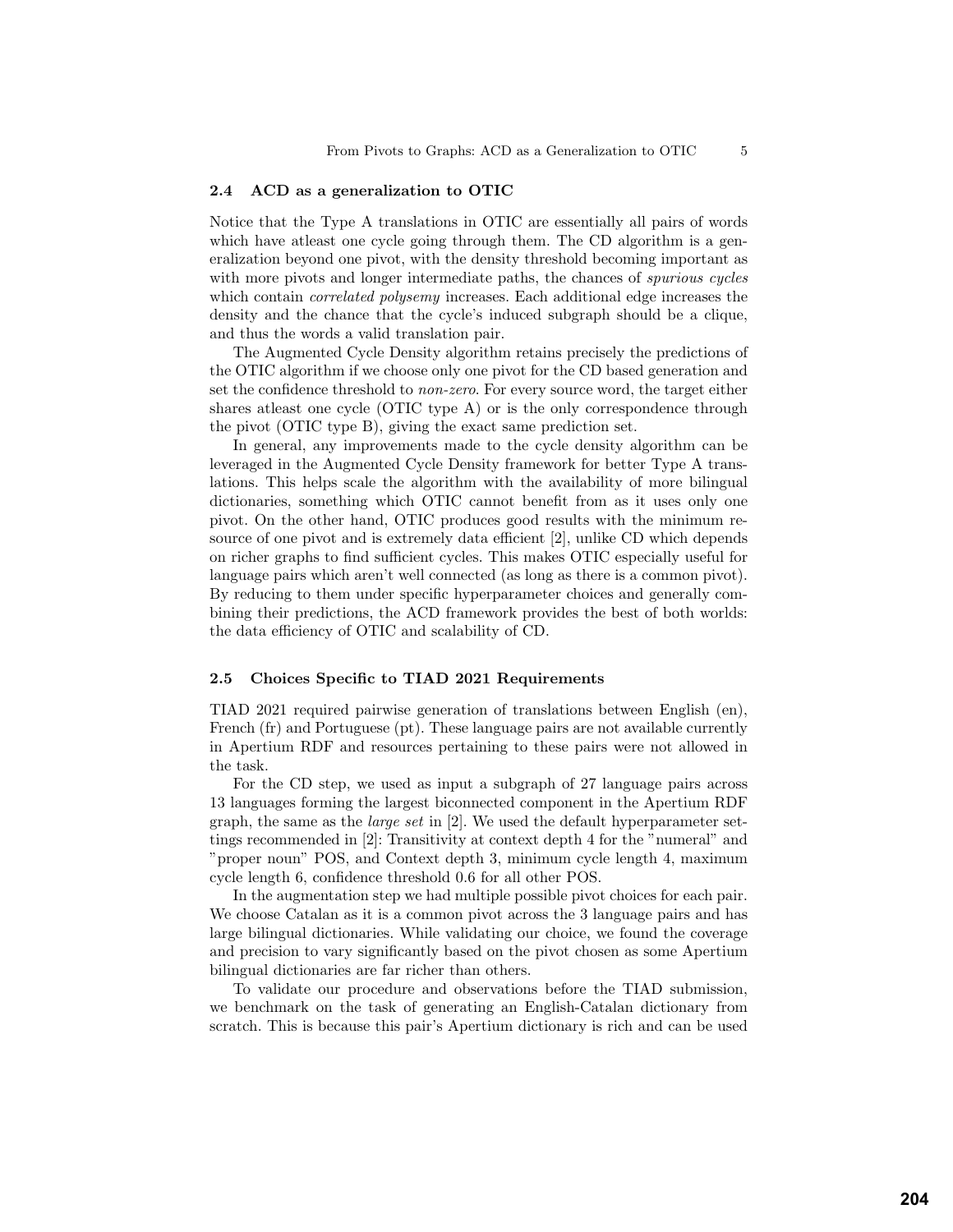#### 6 S. Goel and K.S.S. Grover



Fig. 2: The subset of the Apertium RDF graph used in the CD step of our translation generation procedure for TIAD

| Pair   Pivot Candidates              |
|--------------------------------------|
| $En-Fr Ca, Eo, Es$                   |
| $\overline{\text{En-Pt}}$ Ca, Es, Gl |
| $Fr-Pt$ $Ca, Es$                     |

Table 1: Possible pivots for each test pair

as a reference. We focus on the Both Word Precision (BWP) and Both Word Recall (BWR) metrics as defined in [2] to compare OTIC, CD and ACD, using Spanish as pivot throughout.

# 3 Results

In table 2 we compare official results when generating the 3 TIAD test language pairs from scratch. Details on the evaluation procedure are available on this edition's webpage <sup>2</sup> . Our submitted prediction set contained filtered translations only above confidence 0.5 and thus we show the official results in the confidence range [0.5, 1]. We have also included OTIC results with in the confidence range  $[0\text{tol}]$  as a baseline. It is clear that while OTIC has slightly higher precision, it produces a much smaller prediction set.

In table 3 we compare OTIC, CD and ACD on the En-Ca generation validation task for more detailed insight. The results of OTIC are better than CD as both the En-Es and Es-Ca dictionaries are quite rich. ACD significantly improves the coverage and recall at a reasonable drop in precision compared to OTIC. We believe that above a certain accuracy, generating larger prediction sets is more important as predictions are likely to be human validated anyway.

<sup>2</sup> https://tiad2021.unizar.es/results.html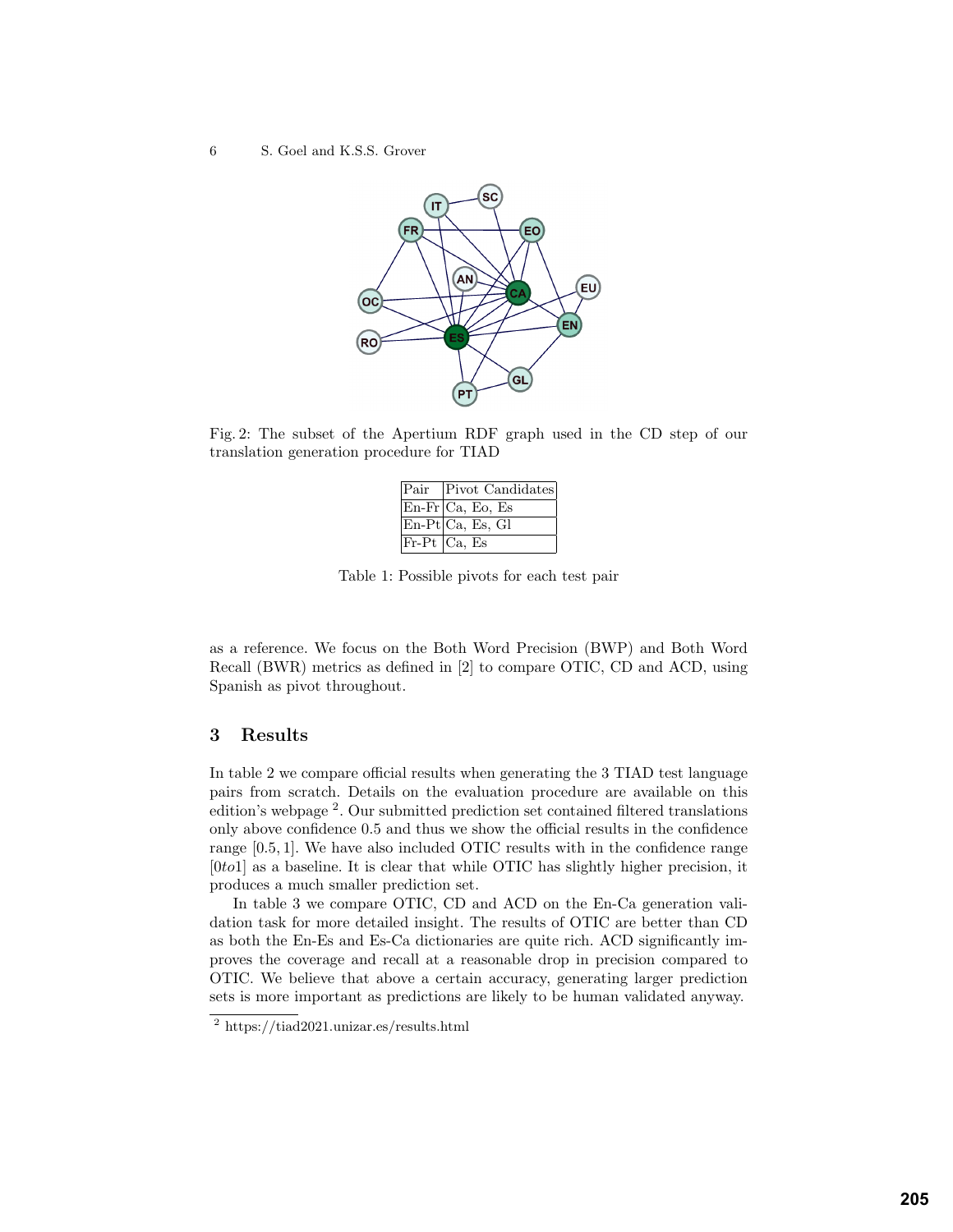| Threshold Precision Recall |      |      | $ {\bf F1} $ | Coverage |
|----------------------------|------|------|--------------|----------|
| 0.5                        | 0.75 | 0.53 | 0.61         | 0.75     |
| 0.6                        | 0.76 | 0.52 | 0.62         | 0.74     |
| 0.7                        | 0.78 | 0.51 | 0.62         | 0.73     |
| 0.8                        | 0.78 | 0.51 | 0.62         | 0.73     |
| 0.9                        | 0.80 | 0.49 | 0.61         | 0.71     |
| 1                          | 0.82 | 0.47 | 0.59         | 0.68     |

| Threshold Precision Recall |      |                | F1   | Coverage       |
|----------------------------|------|----------------|------|----------------|
| 0                          | 0.76 | 0.19           | 0.30 | 0.29           |
| 0.1                        | 0.76 | 0.19           | 0.30 | 0.29           |
| 0.2                        | 0.76 | 0.19           | 0.30 | 0.29           |
| 0.3                        | 0.76 | 0.19           | 0.29 | 0.29           |
| 0.4                        | 0.77 | 0.18           | 0.29 | 0.29           |
| $0.5^{\circ}$              | 0.78 | 0.18           | 0.29 | 0.28           |
| 0.6                        | 0.78 | 0.16           | 0.27 | $ 0.26\rangle$ |
| 0.7                        | 0.81 | $ 0.12\rangle$ | 0.21 | $ 0.20\rangle$ |
| 0.8                        | 0.85 | 0.12           | 0.21 | $ 0.20\rangle$ |
| 0.9                        | 0.85 | 0.12           | 0.21 | 0.19           |
| 1                          | 0.85 | 0.12           | 0.21 | 0.19           |

Table 2: TIAD'21 official results at varying confidence thresholds for ACD (left) vs OTIC (right).

| Metric     | <b>OTIC</b> | CD         | <b>ACD</b> |
|------------|-------------|------------|------------|
| <b>BWP</b> | 97.56%      | 85.25\%    | 86.26\%    |
| BWR.       | 100\%       | 47.40%     | 75.93%     |
| Recall     | 30.99%      | $ 24.60\%$ | 39.40\%    |
| Covg.      | 34.43%      | 33.04\%    | 52.31\%    |

Table 3: Comparison of OTIC, CD, and ACD on the En-Ca generation task. Note that as discussed in [2] BWR depends on the input dataset, and merely reflects data efficiency when the input set differs. Thus while the BWR of CD and ACD are comparable as they have the same input data, OTIC's perfect BWR is incomparable. We also include traditional recall for a direct comparison between all three.

## 4 Conclusion

In this paper, we showed a fundamental connection between the 2 most popular dictionary induction algorithms that don't need any additional resources except translation pairs: OTIC and Cycle Density. We proposed the Augmented Cycle Density method that enhances the cycle-based generation step in OTIC (Type-A translations) with the more sophisticated Cycle Density algorithm. With this, we beat the OTIC baseline for the first time in the history of the TIAD shared task. By subsuming both the CD and OTIC algorithms, ACD's performance improves with the availability of richer input translation graphs while retaining computational and data efficiency. This makes it a great fit for practical dictionary generation, and we hope to incorporate this functionality in the ApertiumBidixGen open-source tool soon. We hope the interactions of the Type-A and Type-B step in ACD with varying output tasks, input data and hyperparameter choices are studied in greater detail in the future.